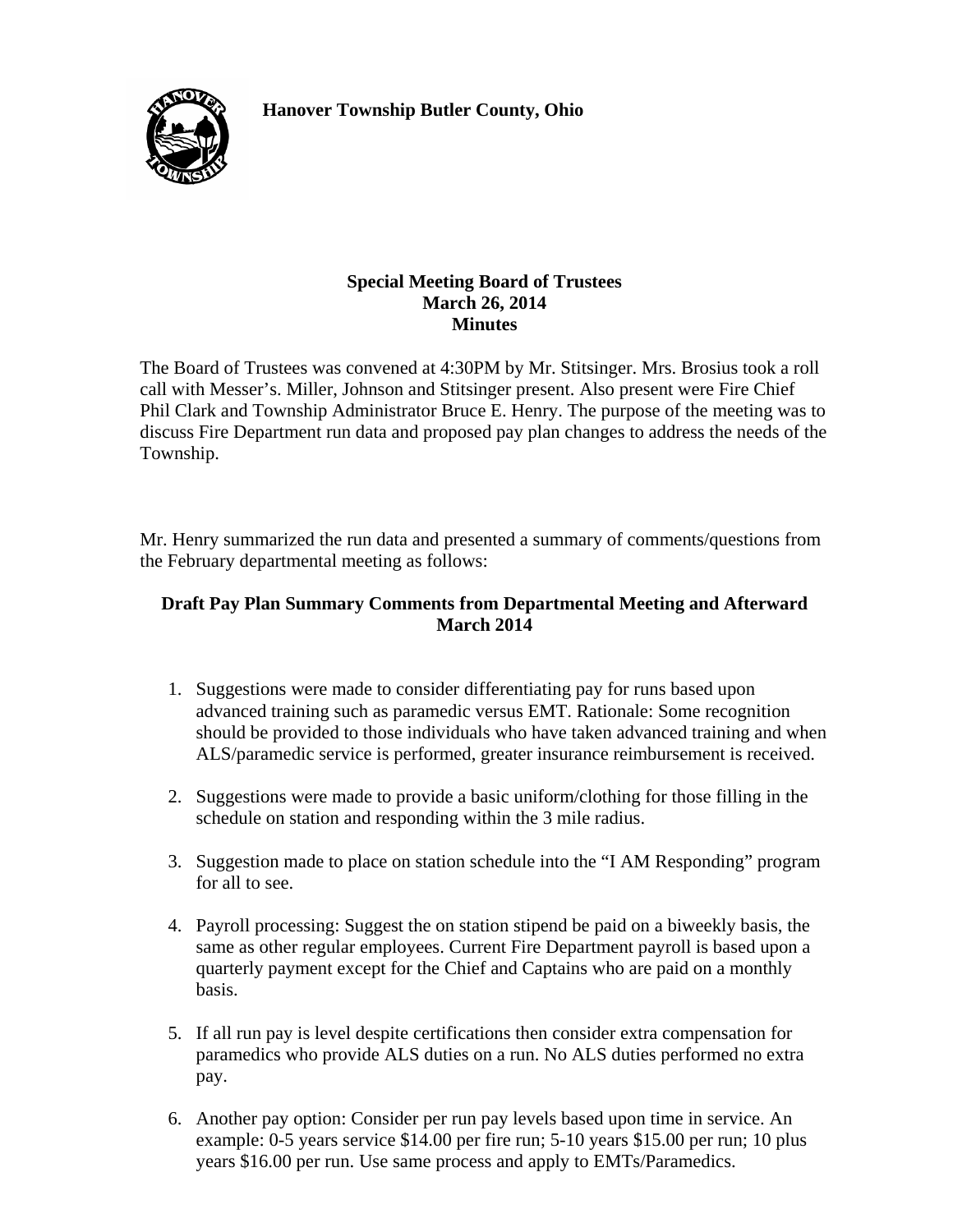- 7. Question: Will on station stipend schedule be set up for 5 days per week or 7 days per week?
- 8. Should there be a different or special rate for individuals called out for the Air & Light truck?

## **Other notes**:

- 1. Will stipend pay be subject to federal tax withholding?
- 2. To begin a bi weekly payroll coinciding with existing bi weekly pay periods, must start either Monday March  $31<sup>st</sup>$  or Monday April  $14<sup>th</sup>$ . The pay period begins on a Monday and ends on a Sunday night. At the end of the pay period (Sunday), stipend sheets must be turned in by Monday evening unless another schedule is established by the Board. Quarterly pay is still an option if deemed appropriate to coincide with other Departmental payroll.
- 3. On Station scheduling must be set up well in advance 2-4 weeks at a time. Changing of positions/personnel once scheduled should only be done with advance approval of a designated officer.
- 4. Individuals who sign up for stipend on station shifts and then want to change must find another person to take their place before it can be approved for a change.
- 5. Twelve (12) hours on station assignments can be shared in 6 hour increments with \$60.00 going to each 6 hour portion.
- 6. An Air & Light Call not part of duty assigned to on station stipend personnel. Other personnel must be called in.
- 7. Special Events: The designated events to be covered shall be handled by other personnel not assigned to the on station stipend shifts.

All of the above issues were discussed by the group and final positions were worked out. Mr. Henry had prepared a resolution in case the Board was ready to act. A Draft Pay Plan was handed out and analyzed.

Throughout 2013 and the first quarter of 2014, the Board of Trustees and Administration have been reviewing Fire and EMS Run data examining times of response and use of mutual aid. After evaluating this data and listening to questions and suggestions above from the department, a proposed new pay plan and related guidelines have been agreed upon.

The objective of these changes is to enhance opportunities for responders and to address run service "gaps" and response times. To meet this objective, we must all work together as a team to be good stewards of the funds allocated and to encourage increase participation and response throughout the department. Data will continue to be monitored to determine what modifications or significant changes may be necessary to address the needs of the community. Issues unrelated to payroll such as the questions associated with standard duty